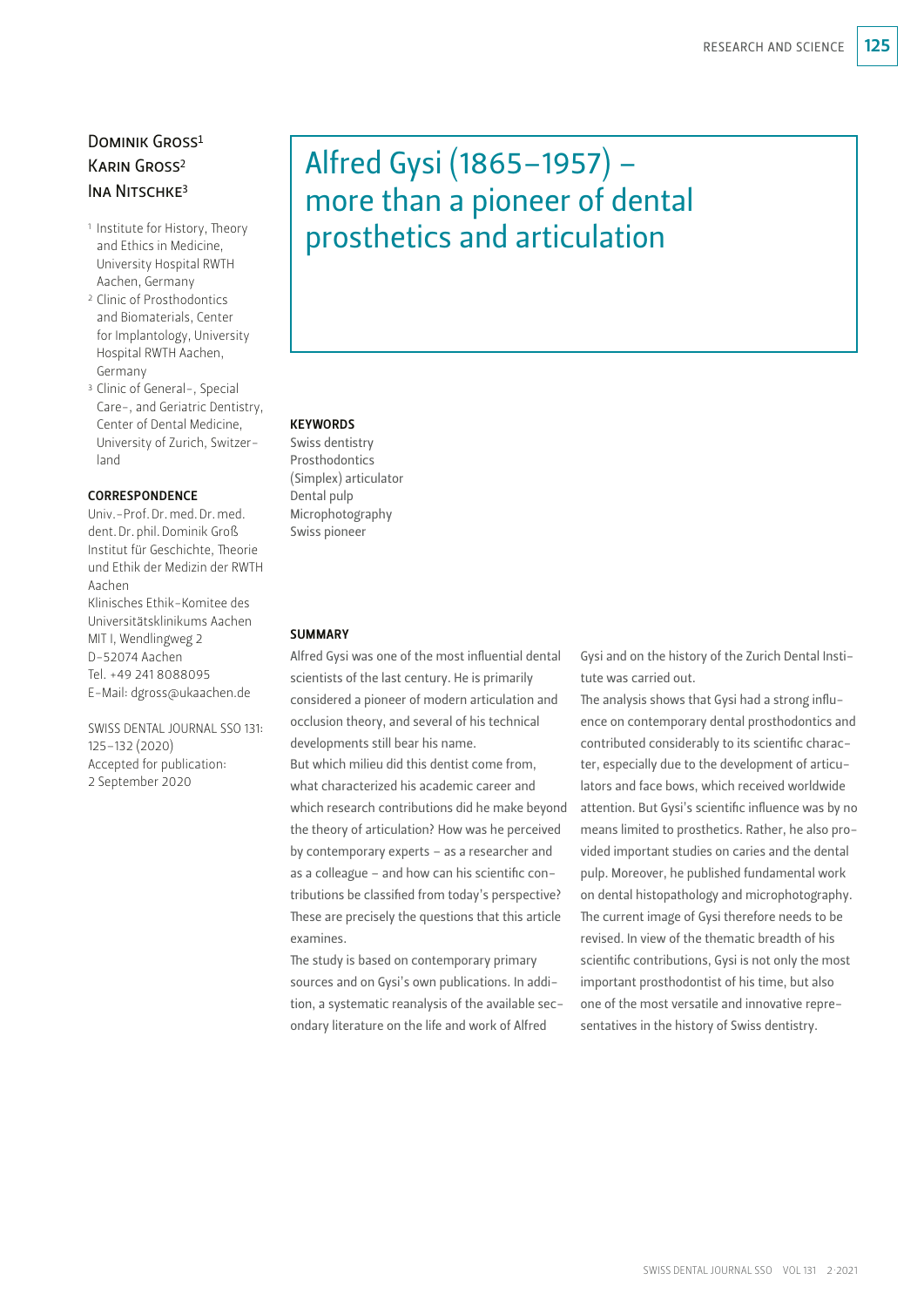## Introduction

The year 2020 provided numerous occasions to look back on Gysi: 155 years ago he was born in Switzerland, 125 years ago he co-founded the Zurich Dental Institute, 110 years ago he published his first international publication on the "articulation problem", and 90 years ago – on the occasion of his retirement – he was awarded an honorary professorship by the University of Zurich.

The present paper takes the above-mentioned anniversaries as an opportunity to trace the life and work of this remarkable person whose name today stands above all for articulation and occlusion research.

However, it is often overlooked that Gysi also made other research contributions. Accordingly, the aim of this article is to provide a complete overview of Gysi's scientific oeuvre, to explore the factors behind his success in contemporary dentistry and to classify his scientific contributions from today's perspective. Of equal interest are his professional and private career, his social environment and private interests, as well as the posthumous reception of his life's work.

## Material and methods

Contemporary primary sources form the central basis of the study. These include both archival and museum documents and printed writings. In addition, the scientific works and ego-documents of Gysi as well as commemorative publications, laudations and obituaries on Gysi were evaluated. Finally, a systematic reanalysis of the secondary literature on the life and work of Alfred Gysi and on the history of the Zurich Dental Institute was carried out – each with a specific focus on the issues outlined above.

## Alfred Gysi: a biographical outline

Professor Dr. med. dent. h.c., Dr. med. h.c. Alfred Gysi, D.D.S., was born on August 31, 1865 in Aarau (Archive for the History of Medicine 1930) (Fig. 1). His biographical data are comparatively well documented due to a large number of contributions – especially laudations, obituaries and autobiographical information (Gysi 1925; Stoppany 1925; Gysi 1950; Köhler 1950; Selbach 1950; Tanzer 1950; Wild 1950; Hess 1957; Köhler 1958; Gysi 1959; Baume 1961; Gerber 1965; Durrer 1967; Kramer 1971; Simon 1972; Erni 1981; Kees-Basten 1982; Gasser 1987; Nadig 1990; Funke 1995): Gysi came from a family well known in that region. He was the son of the manufacturer, photographer and dialect writer Arnold Gysi-Studler (1837–1922) (Foto CH 2017), the nephew of the photographer Otto Gysi (1834–1901) and the grandson of the manufacturer Friedrich Gysi (1796–1861). His mother was Anna Henriette Gysi, born Studler.

Gysi's father, a precision mechanic and retoucher who made drawing instruments, high-precision optical instruments and physical devices, had a formative influence from an early age: he provided the young Alfred from his own shop with a small microscope with which he was able to study plant and insect anatomy at secondary school. The technically gifted son increased the magnifications of the small microscope "by making additional lenses himself" (A G 1958; Gysi 1959). Thus, Gysi's lifelong interest in microscopy and microphotography was awakened early on.

Half a year before taking his school-leaving exams (Matura), Gysi left the cantonal industrial school – probably on the advice of his uncle (Kramer 1971) – and enrolled at the École Dentaire in Geneva in 1883 to study dentistry. At that time, it was still possible to be admitted to this course of study in Geneva without the Matura. In 1885 he went to the USA – "with his micro-



Fig. 1 Alfred Gysi with one of his articulators (Portrait), around 1930 ( Archive for the History of Medicine 1930)

scope and only a limited knowledge of English" (NADIG 1990) -, where he continued and completed his studies at the Pennsylvania College of Dental Surgery in Philadelphia. In 1887 he received his doctorate as D.D.S. (Doctor of Dental Surgery) with a histological work on dental caries (Gysi 1887). In these studies, he was able to apply and expand his early experience in the art of microscopy for the first time.

One of the main reasons for graduating with a D.D.S. in Philadelphia was the fact that at this time there was no opportunity to do a doctorate in dentistry in the German-speaking world – and he did not have the formal and professional qualifications for a medical doctorate.

Gysi returned to Zurich where he successfully passed the cantonal dental (equivalence) examination in autumn 1887. In 1888 he worked as a practice assistant to the dentist Correvon in Lausanne; afterwards he carried out histological research in Frauenfeld with a colleague there, the practical dentist Friedrich Wellauer. In 1889, in addition to his American degree, he also obtained the Swiss Federal Diploma in Dentistry. In 1891 another professional change was imminent: he worked briefly in the practice of Paul Alfred Kölliker (1832–1909) in Zurich. Kölliker was one of the leading dentists in Zurich at the time and was to have a decisive influence on Gysi's further career.

However, Gysi initially saw his future as a practical dentist: at the turn of the year 1891/92, he opened his own practice in Zurich, which he maintained until 1912. In 1895 he founded – together with his mentor Kölliker, Giovanni Ambrosius Stoppany (1868–1945), who was also well known in Zurich, and three other colleagues – a dental department associated with the University of Zurich. The department initially came close to a can-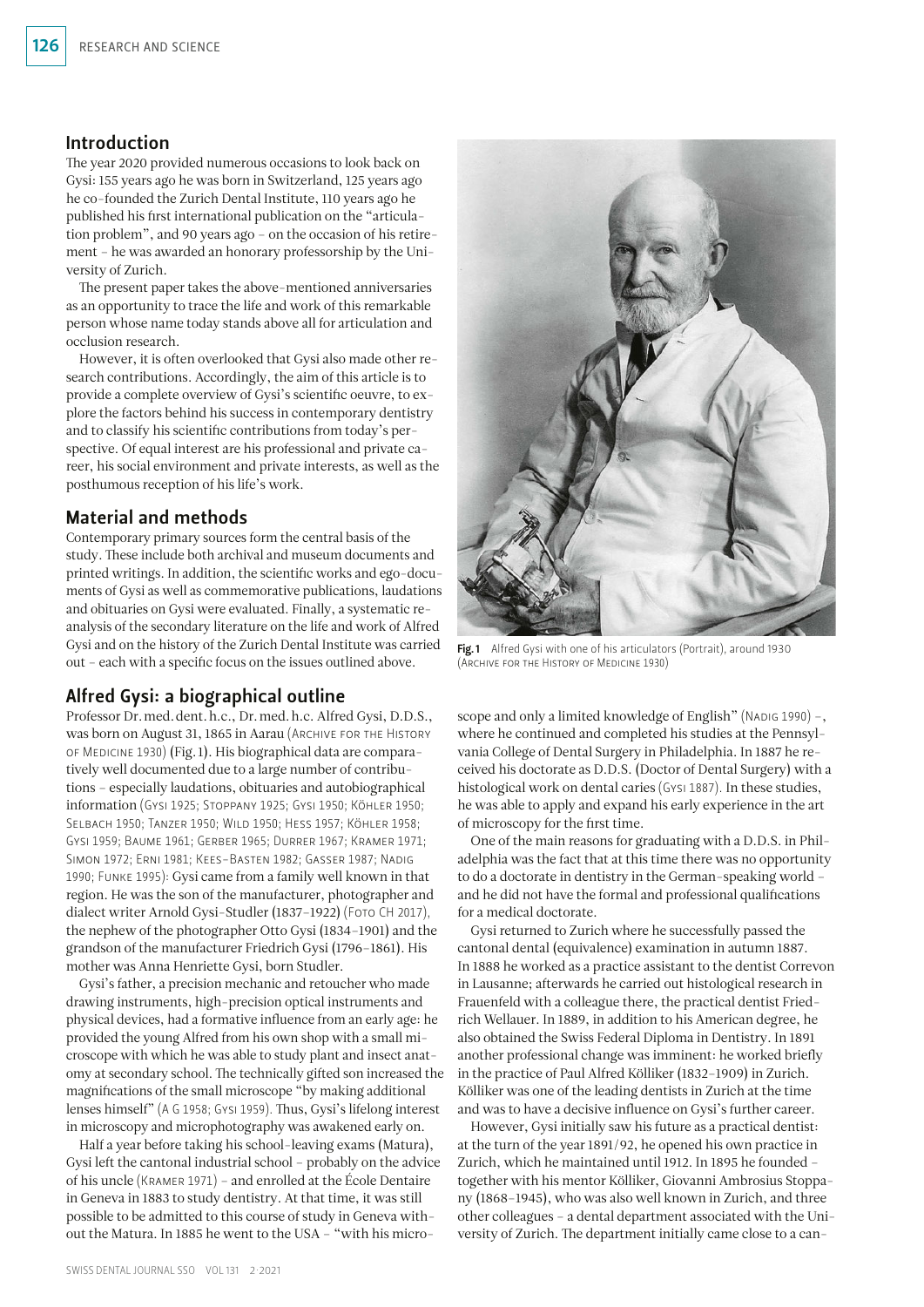tonal school of dentistry and was regarded merely as an "auxiliary institution of the university". It was not until 1906 that it was to receive the status of a regular university institute.

Like Kölliker, Stoppany became a close companion of Gysi and had a noticeable influence on his career in the following period. Just like Gysi, Stoppany had worked for Kölliker for a while: from 1986 to 1989 he was trained by Kölliker and in the early 1890s he had become a junior partner in his Zurich practice. Another biographical peculiarity linked him to Gysi: Stoppany also had attended the Dental School in Philadelphia and received his doctorate in 1891 as a D.D.S. in Philadelphia. But unlike Gysi, Stoppany also studied medicine in Zurich at the turn of the century. This was probably one of the main reasons why he became director of the Zurich Dental Institute in 1906 – a position he held until 1935.

During his first period at the Zurich Institute, Gysi taught the "Histology of normal and pathological tooth tissue with introduction to microscopic techniques" (UA Zürich 2012). But the work at the institute turned out to be difficult: after the already scarce funds were further reduced by the authorities, Gysi felt compelled – as a protest – to temporarily give up teaching in 1898/99. But the dust settled again, he returned to the institute on the persuasion of his colleagues and his career took off: in 1905 Gysi became head of the prosthetics department and head of the histological laboratory, in either case succeeding Paul Alfred Kölliker. After Stoppany was appointed director of the institute in Zurich in 1906, he ensured, according to Dolder (DOLDER 1968), that Gysi – just like Walter Hess (1885–1980) – was promoted to associate professor. Gysi remained in this position until his retirement. In 1912, he gave up his practice for good in order to be able to devote himself entirely to teaching and research.

Even after his retirement (1930), Gysi remained scientifically engaged: he continued his research and publication activities well into the 1950s. In 1949, he married Elisabetha Giger from Aarau. Gysi died on November 9, 1957 in Zurich – weakened by age – "as a result of a fall caused by slipping in his study" (Köhler 1958). He reached the age of 92.

Despite the great passion for his profession, Gysi found time for hobbies, which partly also stimulated his scientific work: he was a passionate color and microphotographer. He "developed and owned the first patent for color photography in Europe and constructed several optical instruments for microscopy, but also for stereoscopic and astronomical questions". Besides, he examined and differentiated about 2,000 different diatoms and drew their shapes (Funke 1995). These developments and investigations undoubtedly benefited his microphotographs on dental histology. Gysi also possessed a distinct talent and an equally great passion for drawing. He made use of this talent insofar as he "always enriched his scientific publications with illustrations" (SCHWITZER 1963).

Further hobbies were philosophy, writing – he left numerous letters, some of which are edited (Gysi 1959) – as well as "pendulum figures" (Voswinckel 2002), i.e., historical toys that are manually set in a pendulum motion and then swing out independently until they come to a standstill. Gysi also spent a considerable part of his leisure hours in the "Naturforschende Gesellschaft Zürich" (Scientific Research Society of Zurich). Correspondingly, in an obituary of the Society for Gysi it says: "As a zealous member, he maintained contact with current scientific problems […] until his death, for a whole 64 years. His close connection with the Scientific Research Society was expressed most beautifully in his last will and testament through

the bequest of a considerable sum" (A G 1958). Last but not least, Gysi counted himself among the followers and friends of the anthroposophist Rudolf Steiner (1861–1925) and had access to Steiner's inner circle. He shared his interest in anthroposophy with Oskar Römer (1866–1952), his colleague and congenial friend from Leipzig and the first professor of dentistry to become the rector of a German university (1928) (Römer 1951).

## Alfred Gysi: the scientific work

Gysi's enormous scientific output is due not least to his unusually long life: Between his first and his last specialist publication lie more than seven decades (1887–1958) – an almost unique period of scientific activity.

Although Gysi had not obtained the Matura and had shown a "moderate performance at school" (Nadig 1990), he distinguished himself in his studies of dentistry with grades well above average: In 1887 he passed the best final examination in Philadelphia among 80 candidates and also wrote the best dissertation. His final work on cariology and dental histology (Gysi 1887) was "praised" to such an extent that it was immediately published in the internationally leading US journal *Dental Cosmos* (Kramer 1971). For his studies, Gysi made use of technical skills that he had already developed as a teenager: in the late 1870s, he had used "polarized light and bright and dark field illumination in reflected and transmitted light" in his microscopy experiments – these early experiences now benefited him (Funke 1995). In that very work, Gysi advocated the chemical-parasitic theory of caries development, which was to be proven two years later (1889) by Willoughby Dayton Miller (Gross 2017).

With this doctoral thesis, the foundation for an international university career was laid. In addition, Gysi had thus established a first research focus. In fact, Gysi's dissertation was followed by other important works on dental histology and microphotography (Gysi 1895) (Fig. 2), such as the two monographs *Sammlung von Mikrophotographien zur Veranschaulichung der mikroscopischen Struktur der Zähne des Menschen* (Collection of microphotographs to illustrate the microscopic structure of human teeth, 1894) and *Mikrophotographischer Atlas der Zahnhistologie* (Microphotographic Atlas of Dental Histology, 1894), as well as an 80-page handbook article (1891) (Gysi & Wellauer 1891). At that time, Gysi repeatedly made thin sections of teeth with varying degrees of caries – the basis for this was a new sectioning technique developed by him especially for dental histological examinations. He was also one of the first to use the histochemical method in dental pathology: he impregnated the thin sections with Sublimate and S-ammonium and then examined them in both transmitted and reflected light. Gysi's histological research provided important information about the microstructures of the dental enamel. He was able to differentiate between six different zones of the carious tooth substance, to which he gave different names, and also demonstrated that initial caries foci had the potential to calcify.

Around the turn of the century, Gysi developed a further research focus: this concerned studies of the natural "defense mechanism" of the dental pulp and therapies based on these studies. He refuted the dominant view that an injured pulp was a lost organ, and demonstrated that under favorable conditions the tooth could react to an injury of the pulp horn with the formation of protective dentine. Gysi thus also laid the foundation for the therapy of modern pulp capping (Gysi 1900a; Hergovits 1992). In 1925, Stoppany quite rightly pointed out that it was Gysi who was one of the first researchers to propagate the "self-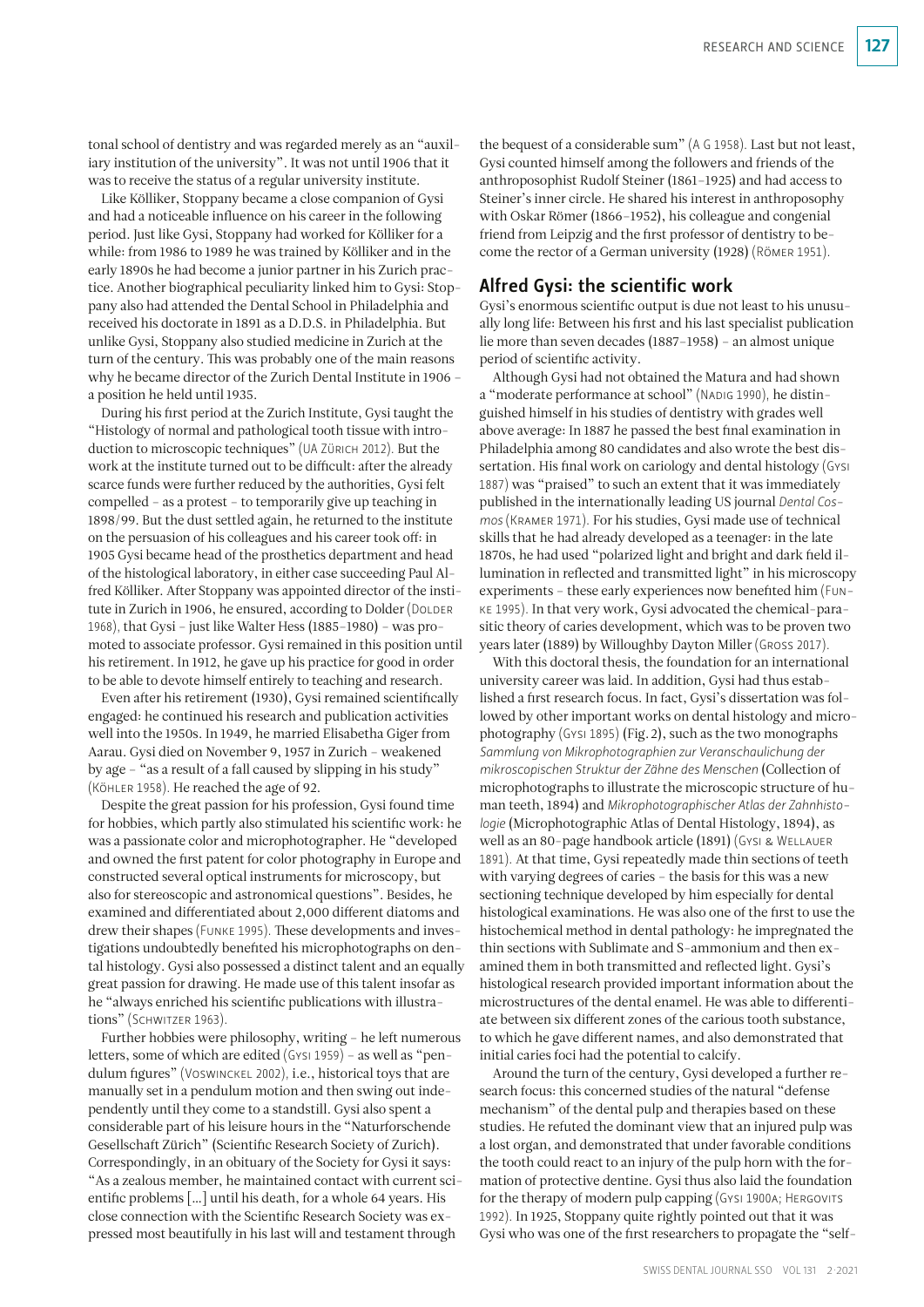

Fig. 2 Gelatine-yielding fibrills of the dentine, 1895 (Gysi 1895)

help of a diseased pulp" and to point out its regenerative potential (Stoppany 1925).

Gysi dealt even more intensively with the mummification of the pulp. In 1899 he established the "triopaste", which essentially consisted of the three ingredients paraformaldehyde, tricresol and creoline and is still known under this name today (Gysi 1899a, 1899b). Previously, Gysi had tested several combinations of antiseptics and found that the aforementioned triple combination of an insoluble, a water-soluble and an oil-soluble ingredient showed the best results and mostly led to a permanent sterility of the mummified tissue. Karl Lutz proved – among others – in 1923 the effectiveness of the triopaste in pulp amputation (LUTZ 1923).

Gysi was also the one who introduced the method of cleaning infected root canals with hydrogen peroxide into endodontics, which is still used today; he recommended a 10% solution (Gysi 1892).

At the turn of the century, he also dealt with the causes of dentin sensitivity. He developed the "hydrodynamic theory". The original report of Gysi on this topic ("An attempt to explain the sensitiveness of dentine") appeared in 1900 in the *British*  Journal of Dental Science (Gysi 1900B). One year later, a translation of the paper was published in the *Schweizer Vierteljahrschrift für Zahnheilkunde* (Gysi 1901). Gysi's hypothesis stated that there is a liquid, the "dentine liquor", in the dentine tubules, which causes the aforementioned sensitivity. Fluid movement occurs within the tubules when dentine is stimulated. Although alternative hypotheses have been put forward, Gysi's theory has not yet been

convincingly rejected. Actually there "is evidence for fluid movement through dentine both in vivo and in vitro" (Ghazali 2003). However, Gysi did not suspect any innervation in the dentine, which was a misjudgment (Hohmann 2009).

Gysi's work and developments in articulation theory came about after the turn of the century. His articulators continue to be particularly popular today. Gysi's main goal was to construct an articulator that would reproduce the individual chewing movements as accurately as possible. Gysi's first attempts to construct an articulator can be traced back to 1894. However, it was not until 1908 that he made his first public appearance with an articulator. It had four innovative features: an individually adjustable inclination angle of the condylar track, three exchangeable basic templates of the condylar track shape, individually adjustable rocker points for lateral movement, and a single-surface support pin plate. The device, which became known worldwide under the name "simplex articulator", was successively modified and improved in the following years (Fig. 3). Under the name "The Gysi adaptable articulator" his devices soon became well known in the Anglo-American world (Gysi 1913) (Fig. 4). In 1926 Gysi developed the "Gysi-Trubyte articulator". It was soon regarded as the leading fully adaptable articulator: all three movement angles measured on the patient could also be transferred to the articulator (HELFGEN 2014). During his life, Gysi constructed a total of 15 different articulators, and many of his devices attracted international attention. Besides, he investigated another 50 articulators of different origin. Alfred Gysi also presented one of the first face bows. As early as 1901 he designed the first simple apparatus for measuring the condylar path. He was the first to record lower jaw movements in the horizontal plane in addition to the vertical. Quite rightly, Selbach stated in 1950: "After twenty years of intensive work, Prof. Gysi constructed the first articulator, which […] began its triumphal march over the whole world" (Selbach 1950).

The fact that Gysi was more successful in this field than any other representative of articulation theory is due not only to his special expertise, but also to his efforts to offer an overall concept in which his articulators were only *one* of several elements. In fact, he formulated the "lever laws of chewing mechanics", developed chewing simulators and provided the basics of tooth setup in the articulator: the "classical set-up according to Gysi"



Fig. 3 "New Simplex Articulator" by Alfred Gysi (ca. 1935) (SAMMLUNG 2020)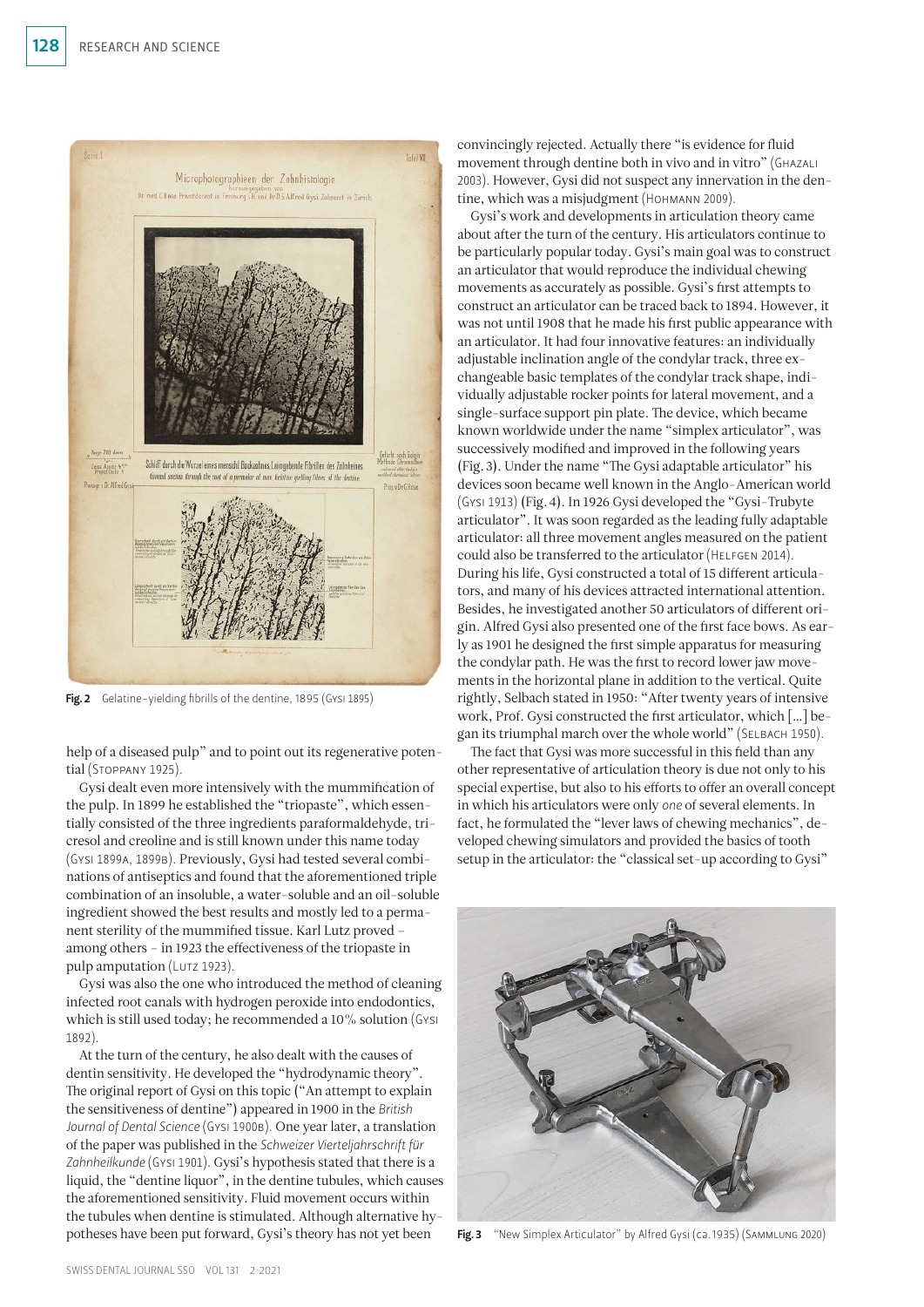#### Fare Books Collection

## **THE GYSI ADAPTABLE** ARTICULATOR



THE DENTISTS' SUPPLY COMPANY CANDLER BUILDING, TIMES SQUARE 220 West 42nd Street NEW YORK, N.Y.

(Godau 2005). He gave his name to the "round bite according to Gysi" (HELLENTHAL 1978) and developed three different basic types of porcelain denture teeth suitable for chewing: "the 32°-anatoform teeth, the crossbite teeth and the 20°-trubyte teeth" – the latter being based on "true bite" (Kramer 1971).

This overall concept contributed significantly to the fact that Gysi was soon attributed a leading role in this field. In 1925, his long-time companion Stoppany accordingly called him the "spiritual leader in the field of articulation problems and dental technology in the true sense of the word. His department thus became the centre of the leaders dealing with these areas" (STOPpany 1925). Sigron even counted Gysi among the "founders of scientific dentistry in Switzerland" (Sigron 1985) and put him on a par with the aforementioned Zurich university lecturer Walter Hess. The latter distinguished himself through internationally renowned research on dental root canal anatomy and the pulp. Hess published, among other things, a textbook on conservative dentistry, which appeared in seven editions between 1931 and 1960 and was considered the leading monograph in the German-speaking world for an entire generation of dentists in the field of tooth conservation (Walkhoff & Hess 1960). In addition, Hess served as editor of the *Schweizerische Monatsschrift für Zahnheilkunde* (Hergovits 1992) for a record-breaking 47 years.

Gysi's developments were also a commercial success. For example, after the introduction of the above-mentioned prosthetic teeth, delivery bottlenecks occurred due to the great demand: although 70 million teeth were ordered in the first year, "only about 50 million could be delivered" (Funke 1995).

Gysi was undoubtedly regarded as an authority in the field of articulation and occlusion theory. However, he also used this status to protect his teaching from misinterpretations and (alleged) hostility and defended himself against false "rumors about my articulation theory" (Gysi 1936). He defended his leading position in this field just as resolutely – especially against younger researchers who developed alternative ideas and put them up for discussion. This aspect is particularly evident in Gysi's reactions to his colleagues François Ackermann (1891–1970) and Carl-Ulrich Fehr (1889–1955), who also devoted themselves to articulation theory and also achieved considerable success: Ackermann became professor and head of the department of removable dentures at the Institute of Dentistry at the University of Geneva in 1936, and Fehr served as director of the Dental Institute of the Free University of Berlin from 1949. In the 1930s, Ackermann propagated the "helicoidal theory of occlusion and articulation" and at the same time distanced himself from the teachings of his former superior Gysi, which led to strong counterreactions from Gysi (Gysi 1938, 1942, 1943). In 1921 Carl-Ulrich Fehr developed the "Fehr" or "Saxonia articulator", which he patented and presented in many publications. Fehr also offered an overall concept that was to be seen as an alternative to Gysi's approach (Kramer 1971): in addition to his own articulators, Fehr recommended the "Kugelkalottenaufstellung" (ball calotte tooth setup) or " individuelle Kalottenartikulation nach Fehr" (individual calotte articulation according to Fehr) (GODAU 2005; Eichner 1953). For this purpose, he propagated the use of prosthetic teeth ("RATIONAL teeth") developed by him (Kornemann 1985), for which he also received a patent in 1922 and which he recommended "for total dentures in the upper and lower jaw" (Kornemann 1985). Although Fehr personally presented his concept to the powerful Gysi in Zurich and visibly sought dialogue, Gysi harshly mocked his younger colleague as "jaw acrobat" (Kornemann 1985). With this the tablecloth was cut: still in his last publication on this subject (1955) Fehr emphasizes: "I am fighting the GYSI doctrine unequivocally and have been doing so for 30 years" (KORNEMANN 1985).

Although in the second half of his life Gysi was strongly concerned with articulation and tooth setup, his research interests remained broadly diversified throughout his life. Even in the last years before his retirement (1930), he assigned doctoral projects on the histology of enamel caries and the recalcification of initial caries foci (e.g. Nishimura 1926; Ehrensberger 1930). At the time of his retirement, Gysi also published a monograph on his triopaste (Gysi 1930), in 1932 another contribution to the mummification of the pulp (Gysi 1933), and still in 1937 another article in French on the treatment of the diseased pulp (Gysi 1937).

Gysi left behind about 100 publications, which were translated into a double-digit number of languages, including English, French, Finnish, Spanish, Norwegian, Danish, Swedish and Russian (Hess 1957; Gasser 1987). His probably most famous students, besides the already mentioned Ackermann, were the Swiss Eugen Dolder (1904–1997), the Austrian Richard Grohs (1896–1966) and the German Ludwig Köhler (1888–1964).

He received a large number of scientific honors and awards, which prove that he already enjoyed great professional recognition during his lifetime. In 1915 he received the gold medal at the World Exhibition of Dental Equipment in San Francisco and in 1921 the University of Zurich awarded him an honorary doctorate (Dr. med. h. c.). This was followed by the "Marcel Benoit

Fig. 4 "The Gysi adaptable Articulator" (Gysi 1913)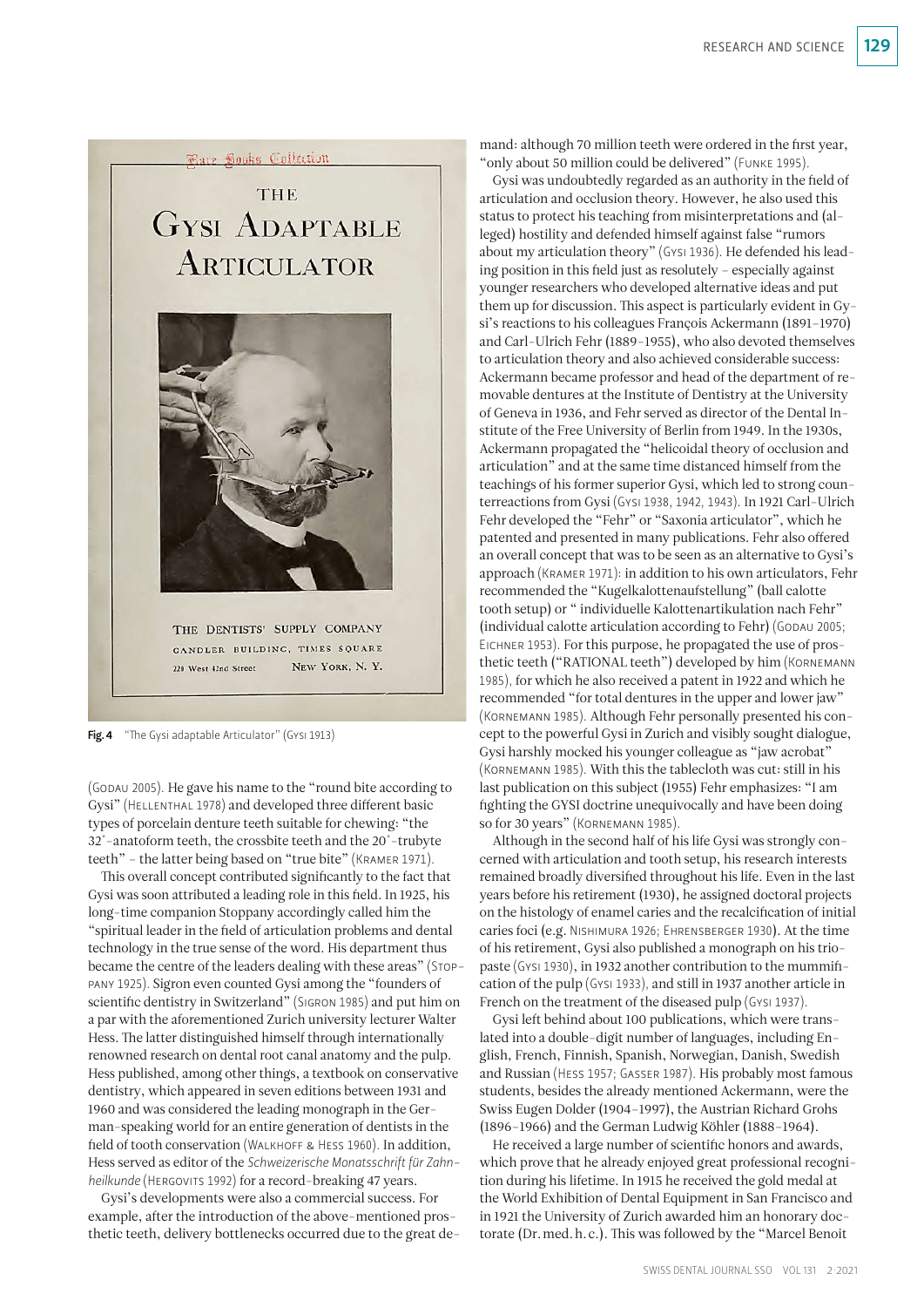

Fig. 5 Bust of Alfred Gysi, 1931 (CENTER OF DENTAL MEDICINE 1931)

Prize", the most important Swiss scientific award (1925) and another honorary doctorate (Dr. med. dent. h. c.) from the University of Marburg (1927). In the same year he became a member of the Central Association of German Dentists (today: Deutsche Gesellschaft für Zahn-, Mund- und Kieferheilkunde, DGZMK), and in the following year an honorary member of the Association of Austrian Dentists (today: Österreichische Gesellschaft für Zahn-, Mund- und Kieferheilkunde, ÖGZMK). In 1930 – on the occasion of his retirement – he was appointed honorary professor of the University of Zurich. Since 1939, Gysi had been a member of the German scholarly society Leopoldina, and in 1952 he was awarded the George Villain Prize of the FDI. Gysi was honorary member of 28 universities and scientific societies and permanent honorary president of the American Academy of Denture Prosthetics (Kramer 1971).

## **Discussion**

It is striking that the recent reception of Alfred Gysi's scientific work does not adequately reflect his actual research contributions and achievements: today Gysi is primarily perceived as an important prosthetist and pioneer of articulation theory.

In fact, he delivered groundbreaking work in the most diverse fields. In addition to his much-cited contributions to articulation and gnathology, these were his pathohistological and microphotographic writings, sections and illustrations, which in particular put the knowledge of tooth structure and the various caries zones on a new footing. No less significant are his contributions to the regenerative potential of the pulp, its mummification and root canal disinfection; both the triopaste and the hydrogen peroxide rinsing of root canals, still practiced today, were introduced to dentistry by Gysi.

The various research foci were strongly perceived by Gysi's contemporaries. Indeed, some of the obituaries on Gysi published in 1957 do not highlight his contributions to articulation

theory, but rather his pathohistological and microphotographic pioneering work. For example, in the obituary of the Naturforschenden Gesellschaft in Zurich it says: "In his narrower field of expertise, dentistry, the name GYSI later became known for his outstanding research work in the field of normal and pathological histology of teeth. Using his own preparation, decalcification and staining techniques, he examined the hard substances of the teeth, enamel and dentin, and with precise interpretations of what was seen under the microscope, he made a considerable contribution to the study of dental caries and pulp diseases. ALFRED GYSI, ahead of his time, was always able to document all scientific lectures and publications in this field with his own excellent microphotographic images."

Remarkably, his contributions to articulation and occlusion are not mentioned at all in this necrology (A G 1958). Gysi's companions Stoppany and Hess, too, in their obituaries of 1957, refer not only to prosthetic, but also to histology, microphotography, cariology and endodontics.

Only in the following decades did the focus on Gysi's work narrow and turn to articulation theory. Kramer already abridged his biography on Gysi (1971) with the title *A Pioneer in Prosthetic Dentistry* (Kramer 1971), but he did not leave the other research completely unmentioned in his work. Sigron went one step further in 2007 in his contribution to Gysi in the *Historisches Lexikon der Schwei*z (Historical Dictionary of Switzerland): he merely mentions Gysi's achievements "in the field of articulation and occlusion research"; the publications he cites also originate exclusively from this field (Sigron 2007). Arthur Heinitz also reduces Gysi's work to his contribution to prosthetics (Heinitz 2011). The same applies to the current Wikipedia article on Gysi (WIKIPEDIA 2018).

Two circumstances probably contributed to this focus on prosthetic dentistry and dental technology: firstly, Gysi held a professorship for *prosthodontics,* so that he was automatically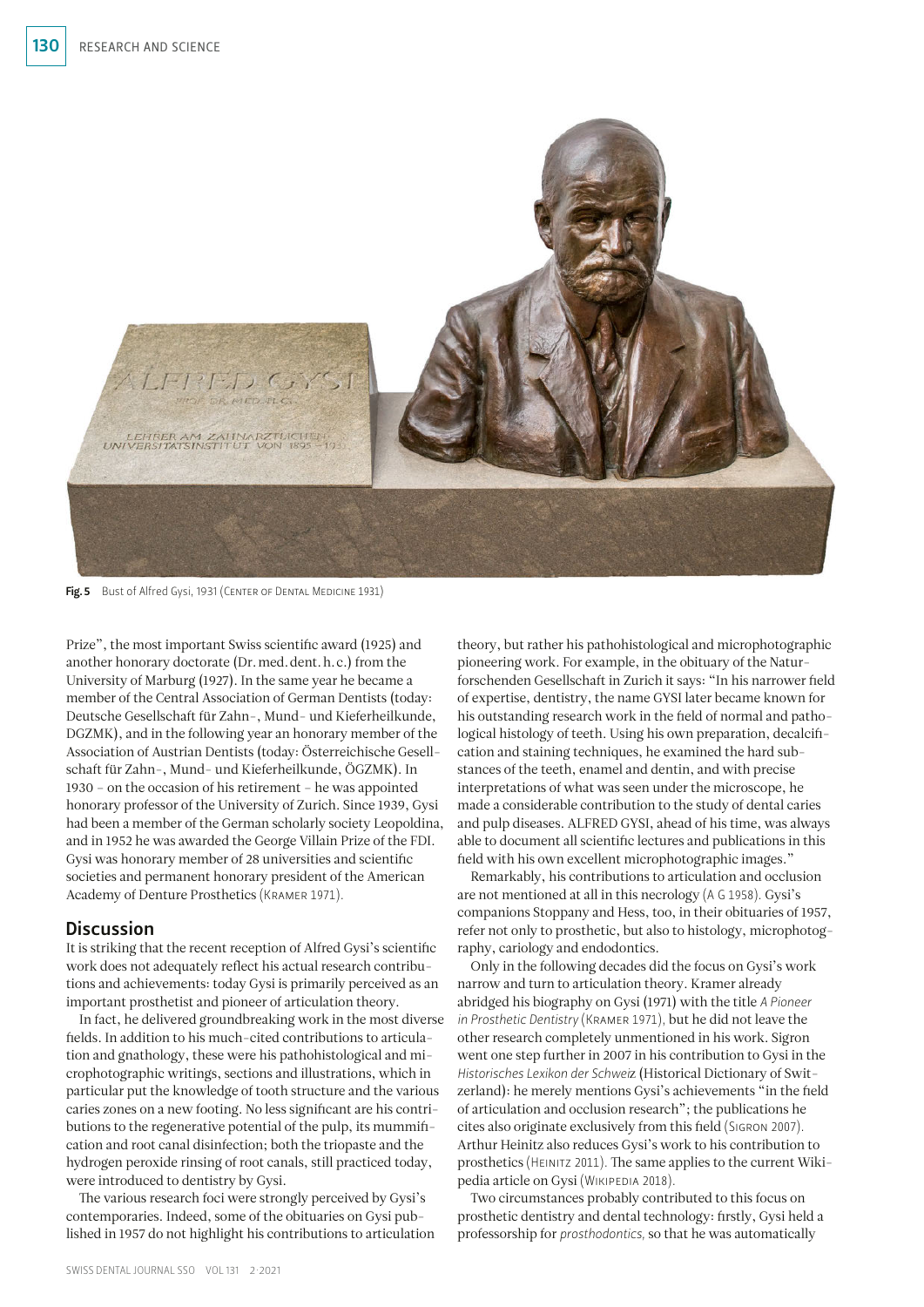(primarily) placed in this subdiscipline by the following generations. And secondly, the "Gysi Prize", which has been awarded for 40 years now, honors special achievements in the field of prosthetics and dental technology: the award in question is a prize for up-and-coming talent from the Verband Deutscher Zahntechniker-Innungen (Association of German Dental Technicians' Guilds, VDZI), which is awarded every two years as part of the International Dental Show (IDS).

## Conclusions

Gysi was undoubtedly a pioneer of articulation and occlusion theory – but he was also more than that: he made similarly significant contributions to dental histopathology and microphotography, the regenerative potential of the pulp, pulp mummification and root canal treatment. Here, too, he played the role of a pioneer microphotographer (differentiation of caries zones), developer (triopaste), or first describer  $(H<sub>2</sub>O<sub>2</sub>)$  as root canal irrigation material).

While the research contributions in the latter areas were still appreciated by his contemporaries, in the following decades the focus was increasingly narrowed to the prosthodontist and articulation researcher Gysi. There are several reasons why Gysi's achievements in the field of prosthetics and gnathology were remembered so well: firstly, Gysi's contributions in the field of articulation theory were innovative and at the same time practice-oriented – his articulators, face bows, and teeth found practical application and are still part of the dental curriculum at many universities today. Secondly, in the field of articulation, Gysi not only offered individual products, but continued to develop and adapt them until a complete, coordinated concept was created in which the individual elements were closely linked and complemented each other. Thirdly, many of his developments (articulators, tooth setups, tooth forms etc.) bore his name from the very beginning and therefore remained in the collective memory of the dentist community (HOFFMANN-Axthelm 1974). Fourthly, Gysi used his authoritative status in a very targeted manner to put colleagues with competing or deviating approaches in their place and thus secured his role as a leading articulation researcher.

Alfred Gysi was without doubt one of the most important – and also the most versatile and dazzling – dental scientists of his time. He also had the good fortune to be held in high professional esteem during his lifetime. This was particularly evident in the fact that – on the occasion of a special ceremony – a bust of Gysi (Center of Dental Medicine 1931) (Fig. 5) was presented to the public (1931) and subsequently exhibited at the Zurich Dental Institute – today's Center of Dental Medicine (ZZM). During the research for this paper, it became known that the sculpture had been removed a long time ago and is currently kept in one of the basement rooms of the center. This year will be the 100th anniversary of the award of the honorary doctorate to Gysi by the University of Zurich. Perhaps this would be a suitable opportunity to bring the bust back into the public eye and at the same time to place Alfred Gysi's multifaceted work in a broader, scientifically comprehensive context.

## Zusammenfassung

Alfred Gysi war einer der einflussreichsten zahnärztlichen Wissenschaftler des vergangenen Jahrhunderts. Er gilt v.a. als Pionier der modernen Artikulations- und Okklusionslehre, und mehrere seiner technischen Entwicklungen tragen bis heute seinen Namen.

Doch welchem Milieu entstammte dieser Zahnmediziner, was machte seinen akademischen Werdegang aus, und welche Forschungsbeiträge lieferte er jenseits der Artikulationslehre? Wie wurde er von der zeitgenössischen Fachwelt – als Forscher und als Kollege – wahrgenommen und wie sind seine wissenschaftlichen Beiträge aus heutiger Sicht einzuordnen? Ebendiesen Fragen geht der vorliegende Beitrag nach.

Grundlage der Studie sind zeitgenössische Primärquellen und Gysis eigene Publikationen. Zudem erfolgte eine systematische Reanalyse der verfügbaren Sekundärliteratur zu Leben und Werk von Alfred Gysi und zur Geschichte des Zürcher Zahnärztlichen Instituts.

Die Analyse zeigt, dass Gysi in der Tat v.a. aufgrund seiner weltweit beachteten und angewandten Artikulatoren und Gesichtsbögen starken Einfluss auf die zeitgenössische zahnärztliche Prothetik nahm und erheblich zu deren Verwissenschaftlichung beitrug. Doch Gysis wissenschaftlicher Einfluss blieb keinesfalls auf die Prothetik beschränkt. Vielmehr lieferte er auch bedeutende Studien zur Karies und zur Zahnpulpa. Darüber hinaus veröffentlichte er grundlegende Arbeiten zur dentalen Histopathologie und Mikrofotografie.

Daher bedarf das gegenwärtige Bild von Gysi einer Revision: Angesichts der thematischen Breite seiner wissenschaftlichen Beiträge ist Gysi nicht nur als bedeutendster Prothetiker seiner Zeit, sondern zugleich als einer der vielseitigsten und innovativsten Vertreter in der Geschichte der Schweizer Zahnheilkunde einzuordnen.

## Résumé

Alfred Gysi était l'un des scientifiques dentaires les plus influents du siècle dernier. Il est considéré comme un pionnier de la théorie moderne de l'articulation et de l'occlusion et plusieurs de ses développements techniques portent encore son nom aujourd'hui.

Mais de quel milieu venait ce dentiste, qu'est-ce qui a caractérisé sa carrière universitaire et quelles ont été ses contributions à la recherche au-delà de la théorie de l'articulation ? Comment a-t-il été perçu par le monde professionnel contemporain – en tant que chercheur et en tant que collègue – et comment peut-on classer ses contributions scientifiques dans la perspective d'aujourd'hui? Ce sont précisément les questions que cet article examine.

Cette étude est basée sur des sources primaires contemporaines et sur les propres publications de Gysi. En outre, une réanalyse systématique de la littérature secondaire disponible sur la vie et l'œuvre d'Alfred Gysi et sur l'histoire de l'Institut dentaire de Zurich a été effectuée.

L'analyse montre que Gysi a effectivement eu une forte influence sur la prosthodontie dentaire contemporaine et a contribué de manière significative à sa scientifisation, principalement grâce à ses articulateurs et arcs faciaux, qui ont été observés et appliqués dans le monde entier. Mais l'influence scientifique de Gysi ne s'est pas limitée aux prothèses. Il a également fourni d'importantes études sur les caries et la pulpe dentaire. En outre, il a publié des travaux fondamentaux sur l'histopathologie dentaire et la microphotographie.

L'image actuelle de Gysi doit donc être revue : compte tenu de l'ampleur thématique de ses contributions scientifiques, Gysi est non seulement considéré comme le prosthodontiste le plus important de son temps, mais aussi comme l'un des représentants les plus polyvalents et les plus innovants de l'histoire de l'odontologie suisse.